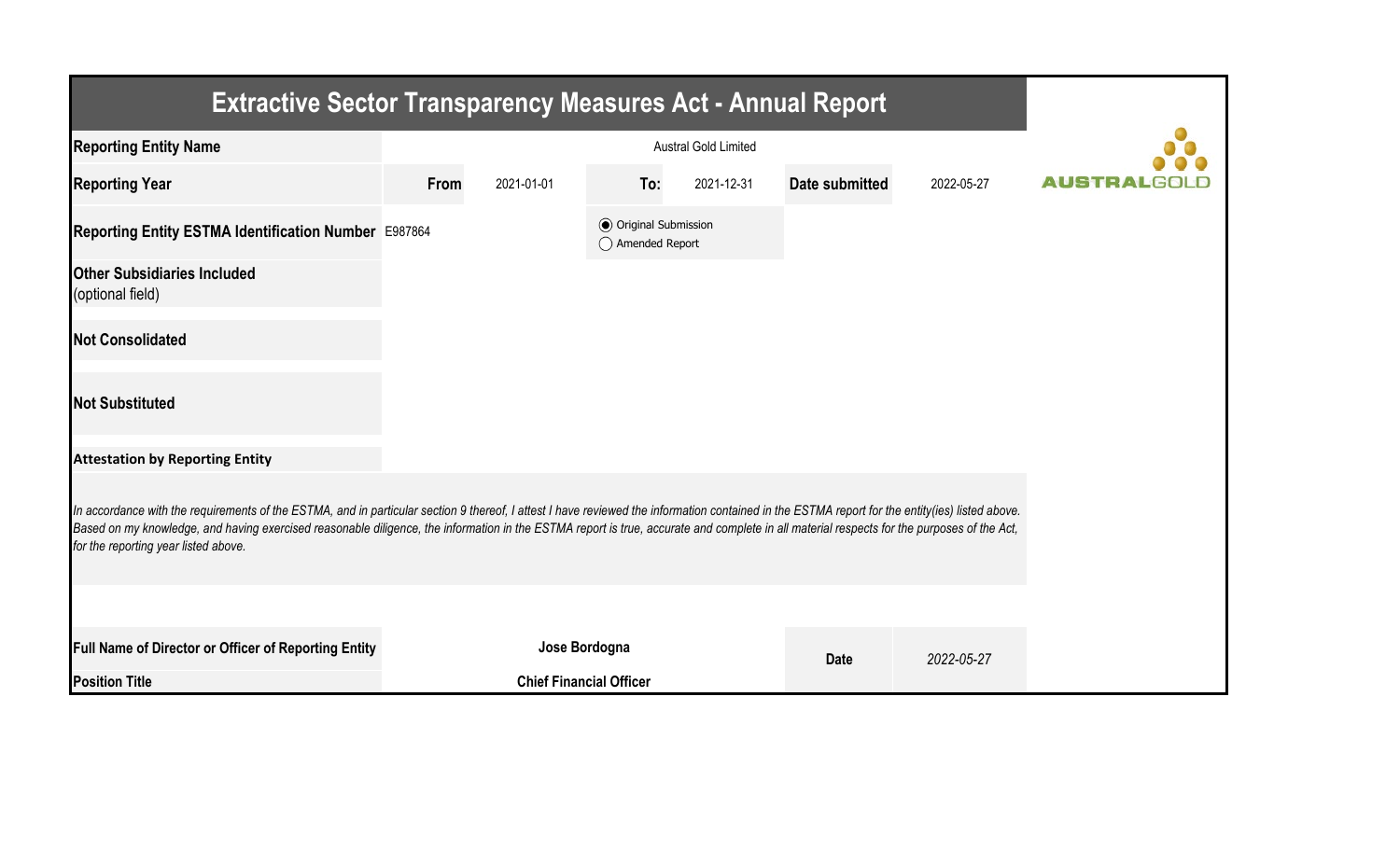| <b>Extractive Sector Transparency Measures Act - Annual Report</b>                                                                                                 |                                                                                                |                                                                                 |                                               |                  |      |                                   |                |                  |                                               |                               |                     |  |
|--------------------------------------------------------------------------------------------------------------------------------------------------------------------|------------------------------------------------------------------------------------------------|---------------------------------------------------------------------------------|-----------------------------------------------|------------------|------|-----------------------------------|----------------|------------------|-----------------------------------------------|-------------------------------|---------------------|--|
| <b>Reporting Year</b><br><b>Reporting Entity Name</b><br>Reporting Entity ESTMA<br>Identification Number<br><b>Subsidiary Reporting Entities (if</b><br>necessary) | From:                                                                                          | 2021-01-01                                                                      | To:<br><b>Austral Gold Limited</b><br>E987864 | 2021-12-31       |      | <b>Currency of the Report CAD</b> |                |                  |                                               |                               |                     |  |
| <b>Payments by Payee</b>                                                                                                                                           |                                                                                                |                                                                                 |                                               |                  |      |                                   |                |                  |                                               |                               |                     |  |
| <b>Country</b>                                                                                                                                                     | Payee Name <sup>1</sup>                                                                        | Departments, Agency, etc<br>within Payee that Received<br>Payments <sup>2</sup> | <b>Taxes</b>                                  | <b>Royalties</b> | Fees | <b>Production Entitlements</b>    | <b>Bonuses</b> | <b>Dividends</b> | Infrastructure<br><b>Improvement Payments</b> | Total Amount paid to<br>Payee | Notes <sup>34</sup> |  |
| Argentina                                                                                                                                                          | Federal Government of<br>Argentina                                                             |                                                                                 | 102,000                                       |                  |      |                                   |                |                  |                                               | 102,000                       |                     |  |
| Chile                                                                                                                                                              | Federal Government of<br>Chile                                                                 |                                                                                 | 16,720,000                                    |                  |      |                                   |                |                  |                                               | 16,720,000                    |                     |  |
| Chile                                                                                                                                                              | Municipality of Taltal                                                                         |                                                                                 | 410,000                                       |                  |      |                                   |                |                  |                                               | 410,000                       |                     |  |
|                                                                                                                                                                    |                                                                                                |                                                                                 |                                               |                  |      |                                   |                |                  |                                               |                               |                     |  |
|                                                                                                                                                                    |                                                                                                |                                                                                 |                                               |                  |      |                                   |                |                  |                                               |                               |                     |  |
|                                                                                                                                                                    |                                                                                                |                                                                                 |                                               |                  |      |                                   |                |                  |                                               |                               |                     |  |
|                                                                                                                                                                    |                                                                                                |                                                                                 |                                               |                  |      |                                   |                |                  |                                               |                               |                     |  |
|                                                                                                                                                                    |                                                                                                |                                                                                 |                                               |                  |      |                                   |                |                  |                                               |                               |                     |  |
|                                                                                                                                                                    |                                                                                                |                                                                                 |                                               |                  |      |                                   |                |                  |                                               |                               |                     |  |
|                                                                                                                                                                    |                                                                                                |                                                                                 |                                               |                  |      |                                   |                |                  |                                               |                               |                     |  |
|                                                                                                                                                                    |                                                                                                |                                                                                 |                                               |                  |      |                                   |                |                  |                                               |                               |                     |  |
|                                                                                                                                                                    |                                                                                                |                                                                                 |                                               |                  |      |                                   |                |                  |                                               |                               |                     |  |
|                                                                                                                                                                    |                                                                                                |                                                                                 |                                               |                  |      |                                   |                |                  |                                               |                               |                     |  |
|                                                                                                                                                                    |                                                                                                |                                                                                 |                                               |                  |      |                                   |                |                  |                                               |                               |                     |  |
|                                                                                                                                                                    |                                                                                                |                                                                                 |                                               |                  |      |                                   |                |                  |                                               |                               |                     |  |
|                                                                                                                                                                    |                                                                                                |                                                                                 |                                               |                  |      |                                   |                |                  |                                               |                               |                     |  |
|                                                                                                                                                                    |                                                                                                |                                                                                 |                                               |                  |      |                                   |                |                  |                                               |                               |                     |  |
| <b>Additional Notes:</b>                                                                                                                                           | Weighted average exchange 587.12 CH=1 CAD rates during the period:<br>2021-01-01 to 2021-12-31 |                                                                                 | 72.10 AR=1 CAD                                |                  |      |                                   |                |                  |                                               |                               |                     |  |